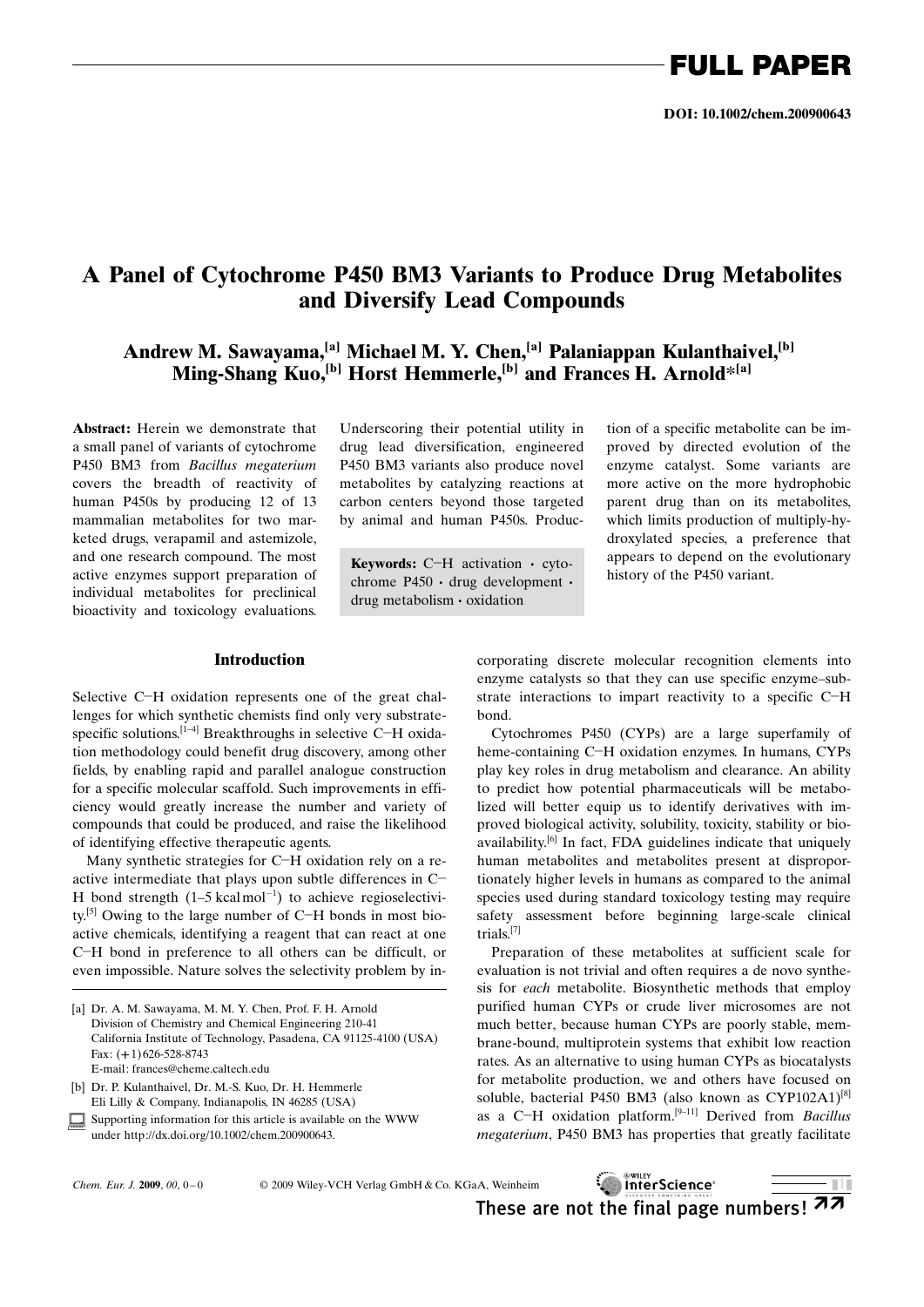its engineering and use in synthesis: it can be expressed at high levels in E. coli  $(-12\%$  dry cell mass), and, unlike nearly all other CYPs, its hydroxylase, reductase and electron-transfer domains are all in one contiguous polypeptide chain. This last feature might contribute to its relatively high activity (>1000 turnovers per min) on its preferred fatty acid substrates.[8] Like most CYPs implicated in anabolic pathways, P450 BM3 is substrate specific, and hydroxylates a C-20 fatty acid over a C-12 fatty acid with more than 200-fold higher efficiency.<sup>[12]</sup>

We chose three structurally diverse drug compounds with known patterns of mammalian CYP-dependent clearance to evaluate whether P450 BM3 variants can catalyze similar C-H oxidations. Verapamil is a calcium channel blocker used in the treatment of hypertension and arrhythmia.<sup>[13]</sup> Astemizole is a potent  $H_1$ -histamine receptor antagonist used for treatment of common sinus allergy symptoms.<sup>[14]</sup> The third compound, LY294002, is an antiproliferative agent that inhibits phosphatidylinositol 3-kinase, a target with potential for treatment of malignancies.[15] We report here that a small collection of P450 BM3 variants can produce nearly all the known human (or rat) metabolites for each of the three drugs. Within each set of active enzyme variants, we identified several that produce selected metabolites in yields and activities suitable for preparative scale synthesis. We also identified variants that generate metabolites not produced by rat liver microsome controls or known to be human metabolites; the results demonstrate the ability of this C-H oxidation platform to target a range of carbon centers.

### Results

Selection of P450 variants: From our extensive collections we selected 120 P450 BM3 variants that had previously demonstrated activity on substrates not in the wild-type enzyme's repertoire. These variants were constructed by using a variety of commonly implemented genetic diversification techniques, including error-prone PCR and targeted mutagenesis of active site residues. We also included variants derived from structure-guided recombination of BM3 and its homologues, CYP102A2 and CYP102A3, to produce chimeric enzymes.[16] These enzymes had been selected based on their activities towards a variety of substrates, including straight-chain alkanes, cycloalkanes, alkyl ethers, <a>[17-19]</a> aromatic compounds,<sup>[20]</sup> derivatives of fatty acids,<sup>[21]</sup> and  $\rm{drugs.}^{[10,22]}$ 

We also distinguished between enzyme variants that function as monooxygenases and use NADPH to reduce the catalytic  $Fe^{III}$  center, and peroxygenases that contain only the heme domain and use  $H_2O_2$  in place of  $O_2$  and NADPH. Each has its own catalytic and operational advantages and disadvantages that have been described elsewhere.<sup>[21]</sup> Though we had evidence that the presence of a reductase domain impacts activity favorably, $[20]$  we were unsure what effect, if any, this domain would have on regioselectivity. The variants, their sequences relative to wild type, and the criteria for their prior selection from mutant libraries are described in Table S1 in the Supporting Information.

Reactions with human and bacterial CYPs: Verapamil and astemizole undergo extensive biotransformation by the major human CYPs to produce demethylated and dealkylated products<sup>[23]</sup> by hydroxylation of activated carbon centers adjacent to heteroatoms (summarized in Tables 1A, 2A). Experiments conducted with rat liver microsomes in vitro indicate that LY294002 metabolism is confined to single and double alkyl hydroxylations of the morpholine ring (Table 3), a pattern also observed in other drugs possessing this moiety.

Reactions of the 120 P450 BM3 variants with each of the three drugs were assessed by HPLC. Metabolite products were evident in the HPLC traces for a significant number of variants (43 exhibited some activity on verapamil, 42 on astemizole and 18 on LY294002); the metabolites and their distributions were subsequently characterized by using LCMS and MS/MS (Tables S3, S4 and S5 in the Supporting Information). Metabolite structure assignments were aided by comparison of MS and MS/MS spectra with spectra of known metabolites obtained in our laboratories using rat microsomal systems.

Verapamil: Table 1 summarizes the performance of selected enzymes on verapamil (all 43 active enzymes and their product distributions are listed in Table S3 in the Supporting Information). For example, entry 4 displays the activity of chimera 22313333 on verapamil. It converts 34% of the starting material into an assortment of products, the distribution of which is 41% 2, 15% 5, 20% 6, 9% 7 and 15% 10. Variants 2C11 and 9C1 furnished the widest array of products, with 6 and 8 individual metabolites, respectively. In particular, 9C1 produced several metabolites that had undergone two hydroxylation events (1, 4 and 8). Variant 22313333 (entry 4) was the only enzyme capable of producing double hydroxylation product 5, while 32313233 (entry 6) best produced norverapamil (3). Interestingly, the addition of reductase as a fusion to the 32313233 heme domain (entry 7) rendered the enzyme unable to produce new metabolite 7. Variant 7-11D (entry 13) differs by no more than two mutations from the variants in each of entries 9–12, but its product distribution more closely parallels chimera 21312332. The 9- 10A family of enzymes was the most active, with conversions exceeding 30% (entries 9–12), and produced metabolite 7 with excellent selectivity.

The enzymes that best mimicked human CYP reactivity on verapamil were derived from two variant families. Three had been isolated by directed evolution for activity on propranolol,<sup>[22]</sup> while the remaining four were chimeras.<sup>[16,24]</sup> The BM3 variants that best produced new metabolites were derived from the alkane-hydroxylating 9-10A variant.<sup>[18,19]</sup> These enzymes catalyzed a new regioselective demethylation reaction at position  $R<sup>4</sup>$  and a new benzylic oxidation at position  $\mathbb{R}^3$ . Even without optimization of the reaction con-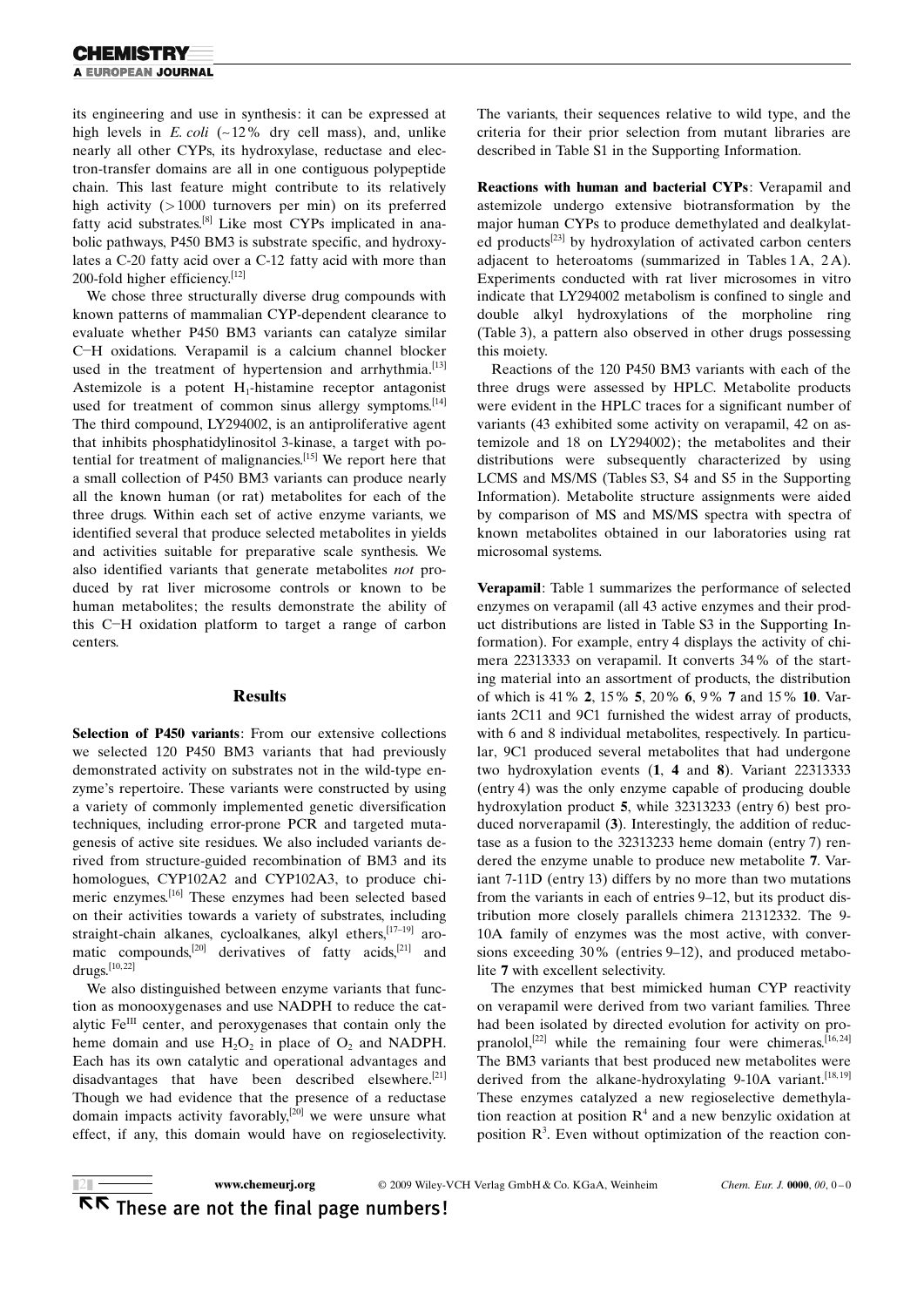Table 1. Conversion of verapamil to: A) its most abundant<sup>[a]</sup> human metabolites, and B) new metabolites by different P450 BM3 variants.



| B)             | $R^1O$                 | OMe<br>ΝĊ   |                                   | $R^2$          |    | $R^3$                   | OMe | OR <sup>4</sup> |    |       |    |    |  |  |  |
|----------------|------------------------|-------------|-----------------------------------|----------------|----|-------------------------|-----|-----------------|----|-------|----|----|--|--|--|
|                |                        | $M_{\rm w}$ | $R^1$                             | $R^2$          |    | R <sup>3</sup>          |     | R <sup>4</sup>  |    | other |    |    |  |  |  |
|                | $\overline{7}$         | 440         | Me                                | Me             |    | H                       |     | H               |    |       |    |    |  |  |  |
|                | 8                      | 456         | Me                                | Me             |    | OH                      |     | Η               |    |       |    |    |  |  |  |
|                | 9                      | 470         | Me                                | Me             |    | OH                      |     | Me              |    |       |    |    |  |  |  |
|                | 10                     | 470         | Me                                | Me             |    | н                       |     | Me              |    | OH    |    |    |  |  |  |
|                | Variant <sup>[b]</sup> |             | $\mathbf{1}$<br>% Con-<br>version | $\overline{2}$ | 3  | $\overline{\mathbf{4}}$ | 5   | 6               | 7  | 8     | 9  | 10 |  |  |  |
| $\mathbf{1}$   | 2C11                   | 25          |                                   | 8              | 28 |                         |     | 20              | 8  |       | 8  | 28 |  |  |  |
| $\overline{2}$ | $9Cl^{[c]}$            | 31          | 3                                 |                | 29 | 3                       |     | 6               | 13 | 3     | 10 | 13 |  |  |  |
| 3              | D6H10                  | 78          |                                   |                | 26 | 8                       |     | 31              |    |       | 3  | 24 |  |  |  |
| $\overline{4}$ | 22313333               | 34          |                                   | 41             |    |                         | 15  | 20              | 9  |       |    | 15 |  |  |  |
| 5              | 22313231               | 43          |                                   | 46             |    |                         |     | 33              | 5  |       |    | 16 |  |  |  |
| 6              | 32313233               | 24          |                                   |                | 50 |                         |     | 21              | 13 |       |    | 17 |  |  |  |
| 7              | 32313233-R1            | 25          |                                   |                | 40 |                         |     | 44              |    |       |    | 16 |  |  |  |
| 8              | 21312332               | 6           |                                   |                | 17 |                         |     | 33              | 17 |       |    | 33 |  |  |  |
| 9              | 9-10A A78F             | 30          |                                   | 10             |    |                         |     |                 | 83 |       |    |    |  |  |  |
| 10             | 9-10A A82L             | 51          |                                   |                |    |                         |     | $\overline{c}$  | 94 |       |    |    |  |  |  |
| 11             | 9-10A F87L             | 49          |                                   |                |    |                         |     | 6               | 94 |       |    |    |  |  |  |
| 12             | 12-10C                 | 34          |                                   |                | 6  |                         |     | 6               | 79 | 3     |    |    |  |  |  |
| 13             | $7-11D$                | 21          |                                   |                | 28 |                         |     | 29              | 14 |       |    | 29 |  |  |  |

[a] Defined as  $>1$ % abundance following oral <sup>14</sup>C verapamil administration in humans.[23] [b] Variants shown in italics were selected for activity on propranolol,<sup>[22]</sup> variants in bold text are chimeras,<sup>[16]</sup> variants in normal type were selected for activity on alkanes.<sup>[18,19]</sup> Chimeras are written according to fragment composition: 32313233-R1, for example, represents a protein that inherits the first fragment from parent CYP102A3, the second from CYP102A2, the third from CYP102A3, and so on. R1 connotes a fusion to the reductase domain from parent A1. Chimera fusions were used as monooxygenases; chimera heme domains were used as peroxygenases. [c] Because not all P450 BM3 oxidation products could be identified, product distribution totals can be less than 100%.

ditions, some enzymes were highly active on verapamil; D6H10 (entry 3), for example, transformed verapamil into metabolites at 78% conversion and a total turnover number (TTN) greater than 1500.

The enzymes possess contrasting degrees of regioselectivity. Some were unselective and produced a spectrum of metabolites (e.g., propranolol-evolved enzymes 2C11, 9C1,

Table 2. Conversion of astemizole to: A) its most abundant<sup>[a]</sup> human metabolites, and B) new metabolites by different P450 BM3 variants.





|                |                        | $M_{\rm w}$       | other |    |    |    | $M_{\rm w}$ |                |    |
|----------------|------------------------|-------------------|-------|----|----|----|-------------|----------------|----|
|                | 15                     | 474               |       |    |    | 17 | 350         |                |    |
|                | 16                     | 490               | OH    |    |    |    |             |                |    |
|                | Variant <sup>[b]</sup> | % Con-<br>version | 11    | 12 | 13 | 14 | 15          | 16             | 17 |
| 1              | <b>DE10</b>            | 9                 |       |    |    | 56 |             |                |    |
| $\overline{c}$ | 21313311               | 10                | 20    |    |    | 40 |             |                | 40 |
| 3              | 22313333               | 9                 | 22    |    |    | 56 |             |                | 22 |
| 4              | 9-10A A78F             | 21                | 48    |    | 38 |    |             | 14             |    |
| 5              | 9-10A A78T             | 27                | 37    | 7  | 44 |    |             | $\overline{4}$ |    |
| 6              | 9-10A A82S             | 30                | 20    | 7  | 70 |    |             | 3              |    |
| 7              | 9-10A F87L             | 36                |       | 3  | 88 |    |             | 6              |    |
| 8              | $41-5B$                | 5                 | 100   |    |    |    |             |                |    |
| 9              | 32313233               | 11                |       |    |    | 45 | 27          |                | 27 |
| 10             | 32313233-R1            | 16                |       |    |    | 13 | 69          |                |    |
| 11             | 32312333-R1            | 78                |       |    |    | 4  | 67          |                | 9  |
| 12             | 9-10A A78S             | 15                | 13    | 7  |    |    | 80          |                |    |
| 13             | 9-10A A82L             | 49                | 24    |    |    |    | 61          | 4              |    |
| 14             | 9-10A A82I             | 32                | 31    | 6  | 63 |    |             |                |    |
| 15             | 9-10A F87A             | 31                |       |    | 23 | 16 | 45          |                |    |
|                |                        |                   |       |    |    |    |             |                |    |

[a] Defined as  $>1$ % abundance following oral <sup>14</sup>C astemizole administration in humans.<sup>[25]</sup> [b] See Table 1 for further explanation of variant nomenclature.

D6H10). By contrast, chimera 22313231 produced metabolite 2, chimera 32313233-R1 made dealkylated compound 6 (entries 5 and 7), and many variants produced new metabolites 7 and 10 (entries 8–13) with sufficient selectivity ( $\geq$ 30%) for larger scale production without further optimization. To demonstrate that useful quantities of metabolites can be produced, we used purified 9-10A F87L to produce metabolite 7 (9.4 mg) from verapamil (25 mg) in 39% yield (1560 TTN, 0.025 mol% catalyst).

Astemizole: Activity of the enzyme panel on astemizole resulted in the seven metabolites described in Table 2 (all 42 active enzymes and their product distributions are listed in Table S4 in the Supporting Information). Variants DE10,

| Chem. Eur. J. 2009, 00, 0-0 |  |  |  |  | O |
|-----------------------------|--|--|--|--|---|
|-----------------------------|--|--|--|--|---|

2009 Wiley-VCH Verlag GmbH & Co. KGaA, Weinheim <www.chemeurj.org>



These are not the final page numbers!  $\pi\pi$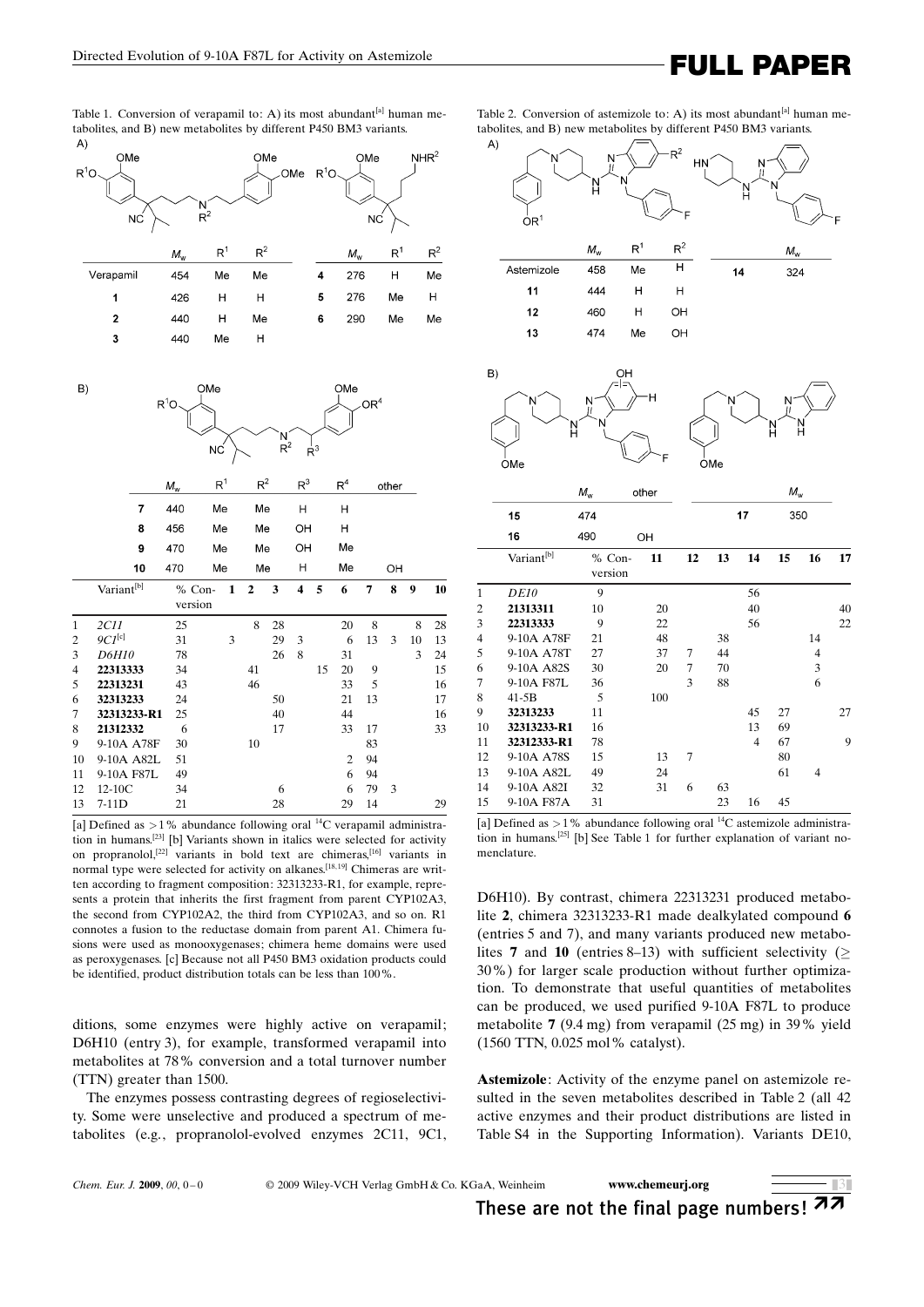Table 3. Conversion of LY294002 by different P450 BM3 variants into the most abundant<sup>[a]</sup> metabolites produced by rat liver microsomes.



[a] Defined as >1% abundance following in vitro reaction of LY294002 with rat liver microsomes. [b] Variants in normal type were selected for activity on alkanes.[18, 19]

21313311, 22313333, 32313233 (entries 1–3 and 9) produced dealkylated metabolite 14 in preference to other compounds. The identity of the residue at position 78 had a strong impact on the product distribution within the 9-10A backbone; mutations A78F, A78T and A78S (entries 4, 5 and 12) produced metabolites 11, 13 and 15 as the most abundant respective products. Furthermore, 41-5B (entry 8), a 9-10A family member that contains the A78F mutation (in addition to A82G and A328V) also favors demethylated 11. Variants 9-10A A82S and 9-10A F87L both produced metabolite 13 in good yield and selectivity (entries 6 and 7). Two chimeric monooxygenases, 32313233-R1 and 32312333- R1 (entries 10 and 11) were effective in generating new aromatic hydroxylation product 15.

The 9-10A-derived monooxygenases were the most adept at producing human metabolites of astemizole (entries 4–8). However, these enzymes were unable to dealkylate astemizole and produce metabolite 14. Oxidation of this more hindered C-H bond was best accomplished by the propranololactive variants and chimeric peroxygenases (entries 1 and 2, 3, respectively). A new benzylic site not hydroxylated by human CYPs was targeted by six chimeric BM3 enzymes to produce 17. A second benzimidazole site was hydroxylated (as demonstrated by metabolites 15 and 16), which is different from that observed in human metabolites 12 and 13. Discrimination of these sterically and electronically identical  $sp<sup>2</sup>$  C-H bonds is virtually impossible by using traditional transition metal catalysts and emphasizes the power of molecular recognition as a regiocontrolling element.

Small changes in the substrate channel can affect the regioselectivity of aromatic C-H oxidation. For instance, the presence and position of a single methyl group in Thr78 vs. Ser78 (entry 5 vs. 12) and Ile82 vs. Leu82 (entry 14 vs. 13) were sufficient to bias oxidation at C6 instead of at another position on the benzimidazole ring. Product 16 has undergone two oxidations. Though this metabolite was observed in reactions with ten variants, it was produced in greater than 10% abundance by only one (entry 4). New metabolite 15 is a candidate for scale-up and could be produced at high conversion  $(25\%$  selectivity) by 15 variants of different lineages (Table S4 in the Supporting Information). Even without optimization of reaction conditions, several enzymes showed good activity towards astemizole. Variant 32312333- R1, for example, converted 78% astemizole into metabolites (70 TTN).

LY294002: The most abundant metabolites produced by rat liver microsomes are detailed in Table 3. Both single hydroxylation products 19 and 20 were identified in BM3 variant reactions with very good regioselectivity. Aminoalcohol 18 is the sole metabolite of all three drugs not observed in the reactions. Derivative 18 requires two oxidations and might not appear simply due to the low conversion in these 96-well plate reactions.

The P450s catalyzing the single hydroxylations were monooxygenases derived from 9-10A (Table 3). Though several variants could produce metabolite 19, only 9-10A F87V oxidized the other position of the morpholine ring and made derivative 20 (entry 3). The remaining 12 metaboliteproducing variants were also monooxygenases of both 9- 10A and chimeric origin, and produced a metabolite with  $M_{\rm w}$ =238; this indicates morpholine loss and addition of water to the bis-aryl backbone (Table S5 in the Supporting Information). In all cases, LY294002 conversion was very low  $\left($  < 15%) and correlates with the low rat liver microsome conversion for LY294002 (40%) relative to microsome activity on verapamil (85%) and astemizole (85%). LY294002 better evades both mammalian and bacterial P450-catalyzed C-H oxidation than verapamil and astemizole under the same conditions.

Activities on singly-hydroxylated metabolites: Of the 12 mammalian metabolites produced by the P450 BM3 variants, eight were made with sufficiently high selectivity to enable preparative scale production without further optimization (2, 3, 6, 11, 13, 14, 19 and 20). Of the seven new metabolites to which structures could be assigned, four were made with sufficiently high regioselectivity to enable preparative scale production (7, 10, 15 and 17). All 11 of the highly produced metabolites arose from single oxidations. Seven of the eight remaining metabolites are the products of two or more oxidations and are present as minor components in mixtures with the singly-hydroxylated products. Of the 69 individual reactions that underwent appreciable conversion  $(10\%$  drug consumed) only five generated products of multiple C-H oxidations in  $\geq 10\%$  abundance.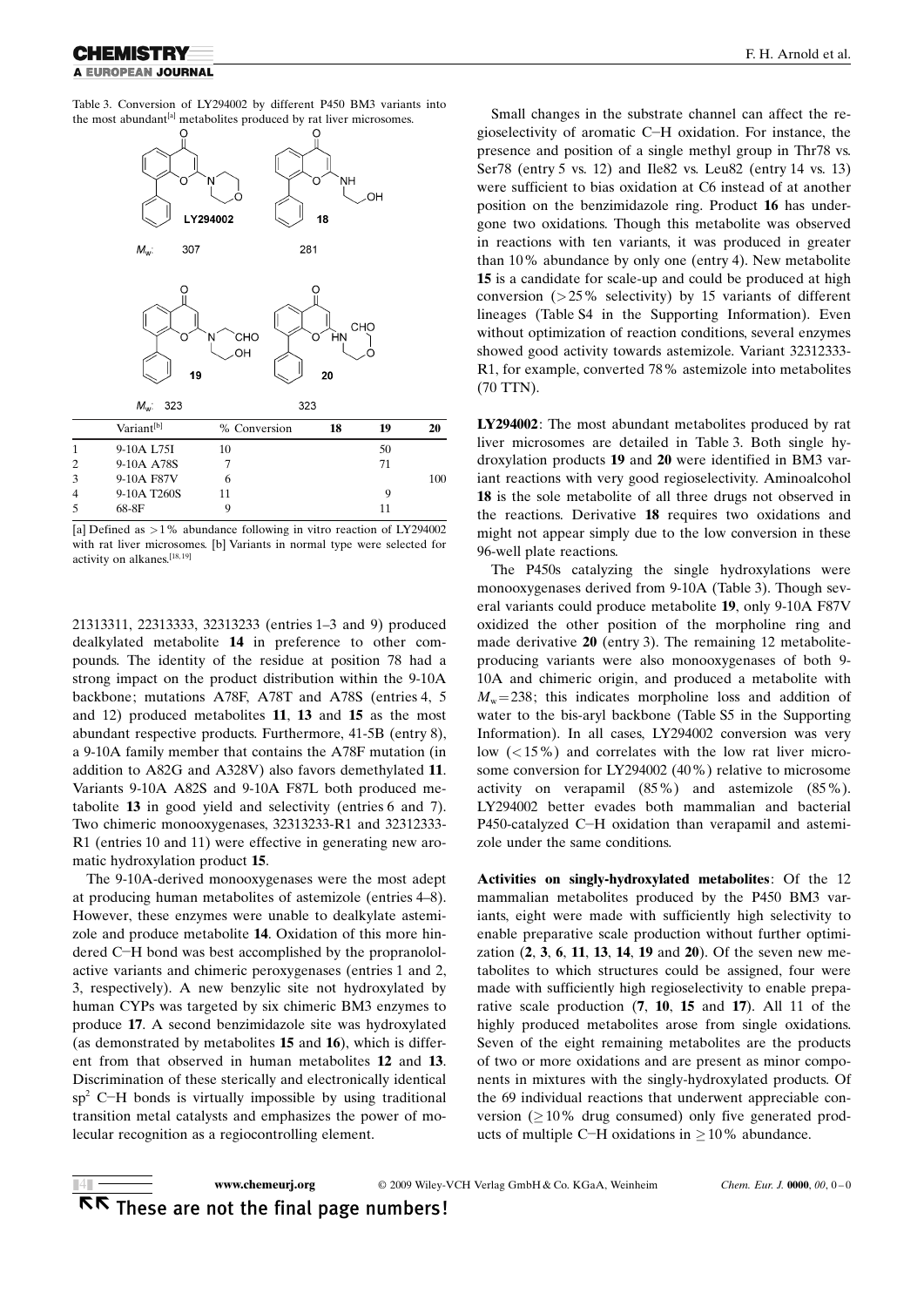The remainder contained single-oxidation products, including mixtures of singly-oxidized species. The lack of bishydroxylated products could reflect a regiochemical effect in which the second C-H site is less reactive. In this case, one of the two possible single-hydroxylation products would be favored. Sixteen variants produced only one single-hydroxylation product; reaction mixtures from ten additional variants contained two (metabolites were present in 1:1 to 3:1 ratios in 6/11 reactions). It is also possible that the relative lack of bis-hydroxylation products reflects discrimination on the part of the enzymes in which the BM3 binds and hydroxylates the parent drug in preference to its metabolites. Because BM3-catalyzed C-H oxidation increases polarity by either unmasking heteroatoms or formally substituting hydrogen with a hydroxyl group, production of polyhydroxylated metabolites could be disfavored, for example, if the enzyme prefers a more hydrophobic substrate.

To assess enzyme activity on the metabolites produced by a single oxidation, all 120 enzymes were incubated with purified demethylated metabolites norverapamil (3) and desmethylastemizole<sup>[26]</sup> (11). Product distributions and extents of reaction were determined by HPLC. In every case in which an enzyme was active on both parent drug and metabolite, regioselectivities were unchanged; this indicates that the metabolite and parent drug bind in similar orientations. Comparison of each enzyme's activity on the parent drug and the associated metabolite showed that enzymes from the alkane-evolved 9-10A lineage tended to be more active on astemizole and verapamil than on their metabolites (true of 49 out of 55 active enzymes; Table 4). Because

Table 4. Preference for more hydrophobic parent drug over its metabolite depends on evolutionary history of the variant.

| P450 Variant family                          | Number of P450s more<br>active on parent drug | Number of P450s more<br>active on metabolite |
|----------------------------------------------|-----------------------------------------------|----------------------------------------------|
| Alkane-selected line-<br>age                 | 49/55                                         | 6/55                                         |
| Propranolol-selected<br>and chimera lineages | 18/30                                         | 12/30                                        |

neither the N-methyl group of verapamil nor the O-methyl group of astemizole is the preferred site for C-H oxidation by the alkane-evolved variants, this bias could reflect a preference for the more hydrophobic substrate. In contrast, when this pairwise reaction matrix is analyzed across the propranolol-evolved and chimeric P450 BM3 lineages, there is no statistical difference from random at the 95% confidence interval  $(0.43 \le p=0.60 \le 0.77)$ .

Directed evolution can improve metabolite production: None of the 120 members of this catalyst panel had been selected for activity on any of the three drugs. Thus, any initial activity represents a promiscuous activity; such side activities are often easy to improve by directed evolution.<sup>[27,28]</sup> Of the 103 enzymes that reacted with these substrates, 9-10A F87L possessed the best combination of activity and regioselectivity (Table 2, entry 7); its reaction with astemizole, which produces metabolite 13 with 88% selectivity, is representative of a reaction for which one would like to improve metabolite production. We speculated that a high-throughput screen for improved overall aromatic hydroxylation activity would yield at least a few variants that retained this regioselectivity while producing more metabolite. We screened 2000 variants made by error-prone PCR of the 9- 10A F87L gene using a colorimetric screen for products of aromatic hydroxylation<sup>[29]</sup> and identified three new sequences with improved metabolite production (Table 5). The new variants improved the conversion to 51–52% while preserving high regioselectivity  $(-80\%$  for metabolite 13).

Table 5. Production of astemizole metabolites by 9-10A F87L variants.

| Variant                               | % Conversion | % Selectivity 13 |
|---------------------------------------|--------------|------------------|
| 9-10A F87L                            | 34           | 88               |
| E4D D68G                              | 51           | 80               |
| C <sub>205</sub> R D <sub>338</sub> G | 51           | 80               |
| E4D H92O                              | 52.          | 75.              |

### **Discussion**

A small, 120-member panel of P450 BM3 variants captured nearly all of the mammalian P450 scope of reactivity by producing 12 of 13 known metabolites. In their ability to mimic human CYPs, the P450 BM3 variants demonstrated considerable versatility, activating C-H bonds of varying strength  $(90-105 \text{ kcal mol}^{-1})$  and steric encumbrance  $(sp^2 \text{ vs. } sp^3 \text{ and})$  $1^{\circ}$  vs.  $2^{\circ}$  carbon centers). We were able to assign structures to seven new metabolites (Tables 1B, 2B) all of which have undergone oxidation at new carbon centers.

Cytochrome P450 enzymes are versatile catalysts the biological activities of which are encoded in a wide range of primary sequences. The 26 CYPs for which the crystal structures have been solved possess as little as 15% sequence identity,[30] but share a highly conserved fold. Emphasizing the versatility of the P450 fold, P450cam and P450cin catalyze the oxidation of isosteres camphor and cineole. Although the substrates are nearly identical, the two enzymes differ not only in sequence (27% identity), but also in the structure of their active sites, most notably a complete lack of the B' helix in P450cin.<sup>[31,32]</sup> Whereas large changes in sequence are possible, only small perturbations are necessary to produce significant changes in function. For example, CYP2A4 and CYP2A5 differ by only 11 amino acids, yet catalyze hydroxylations on structurally dissimilar coumarin and testosterone substrates.[33]

Only 57 human enzymes<sup>[34]</sup> are responsible for known CYP-dependent drug metabolism, and a single enzyme, CYP3A4, accounts for  $>50\%$  of the burden for xenobiotic CYP-mediated clearance.[35] Because CYPs can be broadly or narrowly specific, we and others have speculated that it should be possible to take advantage of the high native activity of P450 BM3 and use mutation to either relax or shift its substrate specificity in order to generate useful C-H oxi-

# These are not the final page numbers!  $\pi\pi$

 $\overline{5}$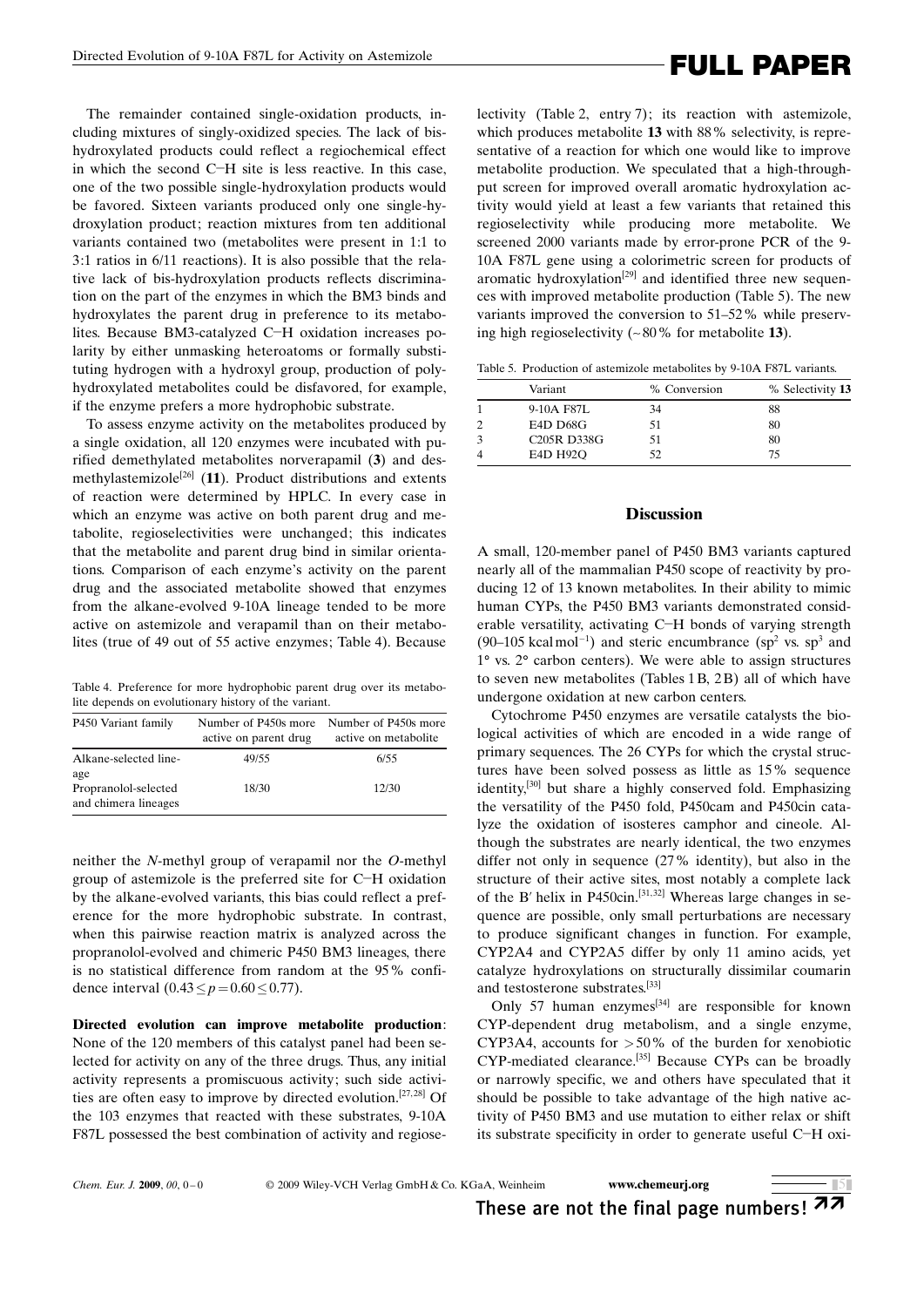dation catalysts.<sup>[9, 36-39]</sup> For example, BM3 variant 9-10A, which is 13 mutations away from the wild type, exhibits broad activity across short- and medium-chain alkanes—activity that is low or completely absent in its wild-type parent.<sup>[18,19]</sup> Furthermore, 9-10A could be respecialized to hydroxylate propane, preferring it over alkanes that differ by a single methylene group.<sup>[40]</sup> We also showed previously that a variant of 9-10A was able to hydroxylate drug-like compounds efficiently and selectively.[10] Here we wanted to determine whether variants of 9-10A and other BM3-derived enzymes could cover or even exceed the broad substrate range of mammalian CYPs. Within any catalyst panel, both extremes of regioselectivity can be useful: enzymes that already possess the desired selectivity can be used to produce individual metabolites, whereas less selective enzymes can be used to survey metabolite possibilities. Both can serve as starting sequences for directed evolution to enhance activity or tune selectivity. That a systematic and general evolutionary algorithm can be used for catalyst improvement is a particularly appealing aspect of DNA-encoded reagents. Complementary optimization studies used in traditional synthesis methods usually rely on chemical intuition to improve a catalyst and require a good understanding of the catalytic mechanism.

When we examined conversion of the parent drug versus its demethylated metabolite, we noted that one enzyme family consistently converted more of the parent drug than the demethylated and more polar metabolite. These enzymes tend to catalyze single hydroxylations, while enzymes evolved for activity on propranolol and the chimeric variants often catalyze bis-hydroxylations. Structure–activity relationships of this type should help in the future to select enzymes that are most likely to react with as yet untested substrates and could also help predict product profiles.

### Conclusion

This panel should enable rapid identification and production of relevant quantities of the human metabolites of drug candidates for pharmacological and toxicological evaluations in preclinical species.[41, 42] Although we have highlighted the potential of these enzymes to accelerate preparation of metabolites for pharmacological and toxicological testing, this enzyme panel is likely also to be useful further upstream in the drug-development process as general reagents for lead diversification. Reagents that rely on molecular recognition will always be restricted in their scope of use. However, because the functionality of small molecules is not evenly distributed across all possible molecular architectures,[43] it should be worthwhile to engineer P450-derived reagents that are active on privileged scaffolds that reside in these densely functional regions of structure space. The plurality of C-H sites targeted by this small P450 BM3 variant set including and extending human P450 metabolism—augurs well for the development of a truly general panel of C-H oxidation catalysts.

### Experimental Section

General: All chemicals were purchased from Sigma–Aldrich, Inc. or provided by Eli Lilly directly. Solvents were purchased from EM Sciences. Lysis enzymes were purchased from Sigma. Absorbance measurements were conducted by using a SpectraMax 384 Plus plate reader. HPLC separations were performed by using a Supelco Discovery C18 column (2.1  $150$  mm,  $3\mu$ ) on a Waters 2690 Separation module in conjunction with a Waters 996 PDA detector. LCMS and MS/MS spectra were obtained by using the ThermoFinnigan LCQ classic at the shared Caltech MS facility. Protein expression: LB agar plates supplemented with ampicillin (100  $\mu$ gmL<sup>-1</sup>) were streaked with the catalase-deficient strain of *E. coli* SN0037<sup>[44]</sup> (for peroxygenase) or DH5 $\alpha$  E. coli (for monooxygenase) containing a desired P450 BM3 variant in the isopropyl  $\beta$ -p-thiogalactopyranoside (IPTG)-inducible pCWori vector.<sup>[45]</sup> These were grown at  $37^{\circ}$ C for 12 h before single clones were picked and added in quadruplicate to 1 mL 96-well plates containing LB medium (400 mL) supplemented with ampicillin (100  $\mu$ gmL<sup>-1</sup>). After being shaken at 80% humidity, 30<sup>°</sup>C for 24 h to grow the precultures to saturation, an aliquot (50  $\mu$ L) was used to inoculate  $2 \text{ mL}$  96-well plates containing TB medium (900  $\mu$ L) supplemented with ampicillin (100  $\mu$ gmL<sup>-1</sup>). After being shaken at 80% humidity, 30°C for 5 h, P450 expression was induced by addition of IPTG (500 mm) and the heme precursor  $\delta$ -aminolevulinic acid ( $\delta$ -ALA) to a final concentration of 1 mm. The cultures were grown for another 24 h before the cells were centrifuged and stored at  $-20^{\circ}$ C.

Activity-based screening: All three drugs and two metabolites were screened against the cell lysate of the panel of 120 variants. Lysate was prepared by resuspending cell pellets with a buffer  $(600 \mu L)$  containing  $MgCl<sub>2</sub>$  (10 mm), lysozyme (0.5 mgmL<sup>-1</sup>) and DNAse I (8 UmL<sup>-1</sup>). For the holoenzyme reactions phosphate buffer (0.1m, pH 8) was used and for the peroxygenase reactions EPPS buffer (0.1m, pH 8.2) was used. The lysis reactions were incubated at 37°C for 1 h and then centrifuged; the supernatant was used in three assays.

CO binding: Heme proteins absorb light at 450 nm corresponding to the CO stretch frequency when the Fe-heme is bound to CO. This Soret band can be used to quantify the amount of folded protein.<sup>[46]</sup> Lysate (100  $\mu$ L) and sodium dithionite (100  $\mu$ L, 140 mm in 1m buffer, pH 8) were added to a 96-well flat-bottom screening plate. These were preread by using a plate reader at 450 and 490 nm before being incubated in a 1 atm CO chamber for 15 min. The plate was then read again at 450 and 490 nm.

Enzymatic activity: In a 96-well (2 mL) plate, the following mixtures were prepared for each of the activity-based assays. Holoenzyme: lysate (60  $\mu$ L), phosphate (110  $\mu$ L, 0.1 m, pH 8), drug/metabolite (10  $\mu$ L, 5 mm), NADPH (20 µL, 20 mm); peroxygenase: lysate (50 µL), EPPS (100 µL, 0.1m, pH 8.2), drug/metabolite (10 µL, 20 mm), hydrogen peroxide  $(40 \mu L, 5 \text{ mm}).$ 

Upon ultimate addition of NADPH or  $H_2O_2$ , the plates were briefly shaken and incubated for 2 h. After this time, acetonitrile  $(200 \,\mu L)$  was added to quench the reactions. The reactions were centrifuged and the supernatants were used for subsequent analysis with HPLC and LCMS.

HPLC: Supernatant  $(25 \mu L)$  was analyzed by HPLC. Conditions with solvent A (0.2% formic acid  $v/v$ , in H<sub>2</sub>O) and solvent B (acetonitrile) used to elute the products of metabolism were: 0–3 min, A/B 90:10; 3–25 min, linear gradient to A/B 30:70; 25–30 min, linear gradient to A/B 10:90.

LCMS, MS/MS: Identical conditions to the HPLC method detailed above were used for the LC portion of the analysis. The MS was operated in positive ESI mode. MS/MS spectra were acquired in a data-dependent manner for the most intense ions.

Preparation of metabolite 7: Glucose-6-phosphate (80 mm), glucose-6phosphate dehydrogenase  $(2 \text{ U} \text{m} \text{L}^{-1}),$ ), superoxide dismutase  $(100 \text{ U} \text{mL}^{-1})$ , 9-10A F87L  $(250 \text{ nm})$ , verapamil  $(24.6 \text{ mg}, 1 \text{ mm})$  and NADP (5 mm) were added to an Erlenmeyer flask (250 mL) containing potassium phosphate buffer (50 mL, 100 mm, pH 8.0). These reagents were stirred vigorously at room temperature while metabolite production was monitored every hour for 4 h by HPLC. The reaction was quenched by precipitating the enzymes with acetonitrile (50 mL) and by stirring for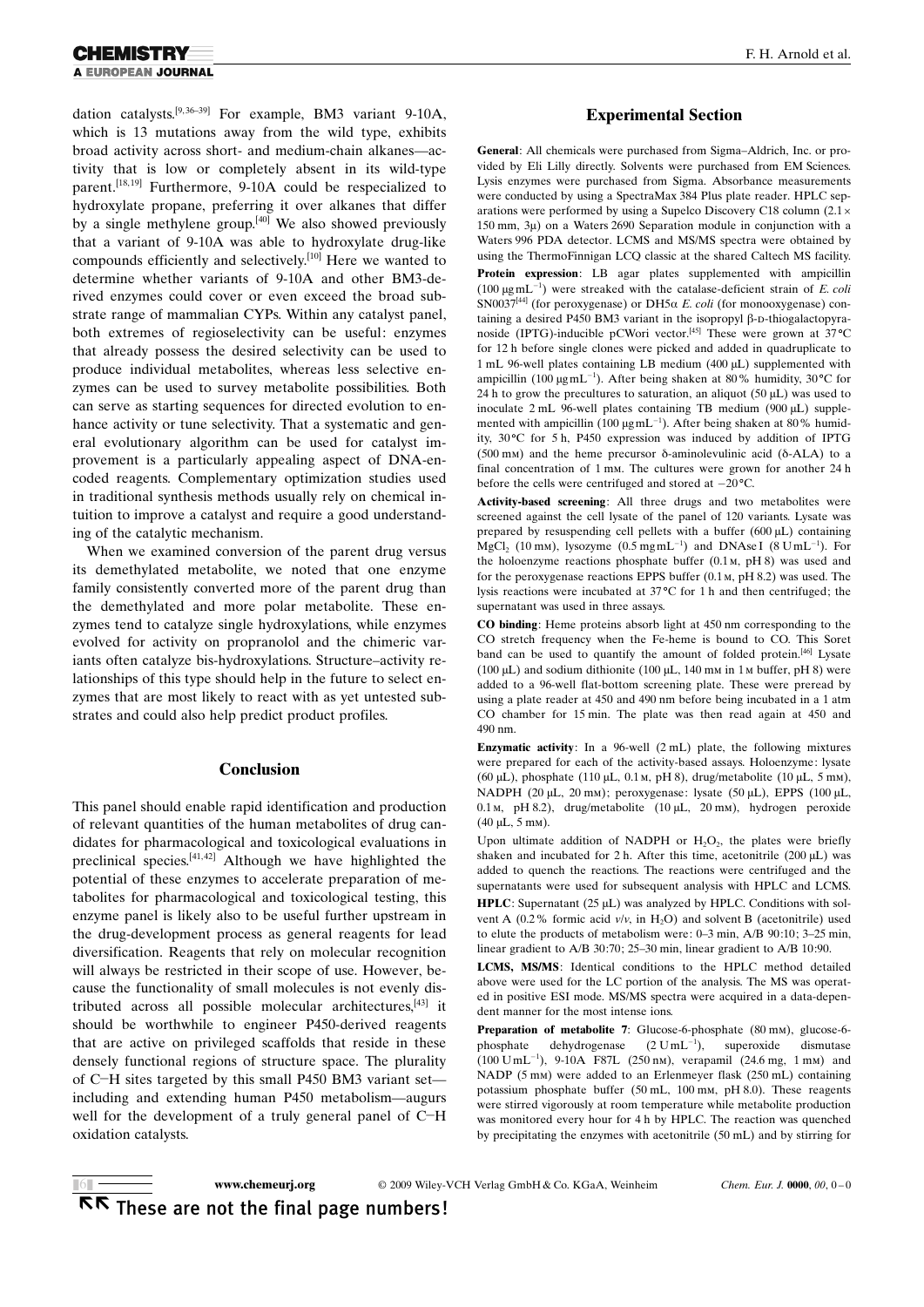### an additional 30 min followed by filtration. The resulting solution contained 9.4 mg metabolite 7 (39%).

Directed evolution of 9-10A F87L for activity on astemizole: Error-prone PCR was used to create the variant library. Cells containing the 9-10A F87L template in a pCWori plasmid were grown and plasmid DNA isolated. Error-prone PCR reactions (50  $\mu$ L) contained water (38  $\mu$ L), 10 × Applied Biosystems PCR buffer  $(5 \mu L)$ , forward primer 5'-GGA AAC AGG ATC CAT CGA TGC-3' (1 µL, 10 µm), reverse primer 5'-GTG AAG GAA TAC CGC CAA GC-3' (1 µL, 10 µm) and template plasmid  $(0.5 \, \mu L, 200 \, \text{ng } \mu L^{-1})$ , Taq polymerase  $(1 \, \mu L, 5 \, U \mu L^{-1})$ , dNTPs  $(1 \, \mu L, 1)$ 10  $\mu$ m) and MnCl<sub>2</sub> (2.5  $\mu$ L, 1 mm). PCR conditions were 95 °C for 5 min, followed by 30 cycles of 30 s a 95 $\degree$ C, 60 s at 52 $\degree$ C and 120 s at 72 $\degree$ C. The PCR products were treated with DpnI to remove template DNA followed by digestion with BamHI and SacI. Following agarose gel purification, the oligonucleotide library was ligated into the pCWori vector and then electroporated into DH5 $\alpha$  E. coli cells. The transformants were plated on LB agar medium supplemented with ampicillin  $(100 \,\mu g\,\text{mL}^{-1})$ and grown at  $37^{\circ}$ C over 16 h. Protein was expressed, as described in the "Protein expression" portion of the Experimental Section. Variant hits were identified by first screening with a high-throughput colorimetric assay for aromatic hydroxylation.[29] Cells were lysed and prepared for reaction as described above. Upon ultimate addition of NADPH or  $H_2O_2$ , the plates were briefly shaken and incubated for 2 h. At this time, urea (60  $\mu$ L, 8<sub>M</sub> in 200 mm NaOH), 4-aminoantipyrine (18  $\mu$ L, 1.2%) and potassium peroxodisulfate (18 mL, 1.2%) were added. Absorption at 510 nm was measured after 10 min. Reactions containing variant enzymes more active than the 9-10A F87L parent were repeated and characterized by HPLC, LCMS and MS/MS as described above; validated hits were sequenced.

## Acknowledgements

This work was supported in part by NIH grant GM068664, the Jacobs Institute for Molecular Engineering and Medicine at Caltech, Eli Lilly and Co., and an NSF predoctoral fellowship to MMYC. We thank Dr. Terry Lindstrom for a critical reading of the manuscript.

- [1] R. G. Bergman, [Nature](http://dx.doi.org/10.1038/446391a) 2007, 446, 391-393.
- [2] R. H. Crabtree, [J. Chem. Soc. Dalton Trans.](http://dx.doi.org/10.1039/b103147n) 2001, 2437 2450.
- [3] K. Godula, D. Sames, [Science](http://dx.doi.org/10.1126/science.1114731) 2006, 312[, 67 72.](http://dx.doi.org/10.1126/science.1114731)
- [4] J. A. Labinger, J. E. Bercaw, [Nature](http://dx.doi.org/10.1038/417507a) 2002, 417, 507-514.
- [5] M. S. Chen, M. C. White, [Science](http://dx.doi.org/10.1126/science.1148597) 2007, 318, 783-787.
- [6] M. D. Johnson, H. Zuo, K. H. Lee, J. P. Trebley, J. M. Rae, R. V. Weatherman, Z. Desta, D. A. Flockhart, T. C. Skaar, [Breast Cancer](http://dx.doi.org/10.1023/B:BREA.0000025406.31193.e8) [Res. Treat.](http://dx.doi.org/10.1023/B:BREA.0000025406.31193.e8) 2004, 85, 151 – 159.
- [7] FDA, FDA Guidance of Industry Safety Testing of Drug Metabolites Homepage: http://www.questpharm.com/FDA.html
- [8] L. O. Narhi, A. J. Fulco, *J. Biol. Chem.* **1986**, 261, 7160-7169.
- [9] B. M. A. van Vugt-Lussenburg, E. Stjernschantz, J. Lastdrager, C. Oostenbrink, N. P. E. Vermeulen, J. N. M. Commandeur, [J. Med.](http://dx.doi.org/10.1021/jm0609061) [Chem.](http://dx.doi.org/10.1021/jm0609061) 2007, 50, 455-461.
- [10] M. Landwehr, L. Hochrein, C. R. Otey, A. Kasrayan, J. E. Bäckvall, F. H. Arnold, [J. Am. Chem. Soc.](http://dx.doi.org/10.1021/ja061261x) 2006, 128, 6058 – 6059.
- [11] M. Budde, M. Morr, R. D. Schmid, V. B. Urlacher, [ChemBioChem](http://dx.doi.org/10.1002/cbic.200500444) 2006, 7[, 789 – 794.](http://dx.doi.org/10.1002/cbic.200500444)
- [12] T. W. B. Ost, C. S. Miles, A. W. Munro, J. Murdoch, G. A. Reid, S. K. Chapman, [Biochemistry](http://dx.doi.org/10.1021/bi010716m) 2001, 40[, 13421 – 13429.](http://dx.doi.org/10.1021/bi010716m)
- [13] D. Mctavish, E. M. Sorkin, [Drugs](http://dx.doi.org/10.2165/00003495-198938010-00003) 1989, 38, 19-76.
- [14] D. M. Richards, R. N. Brogden, R. C. Heel, T. M. Speight, G. S. Avery, *[Drugs](http://dx.doi.org/10.2165/00003495-198428010-00003)* **1984**, 28, 38-61.
- [15] C. J. Vlahos, W. F. Matter, K. Y. Hui, R. F. Brown, J. Biol. Chem. 1994, 269, 5241 – 5248.
- [16] C. R. Otey, M. Landwehr, J. B. Endelman, K. Hiraga, J. D. Bloom, F. H. Arnold, PLoS Biol. 2006, 4, 789 – 798.
- [17] A. Glieder, E. T. Farinas, F. H. Arnold, [Nat. Biotechnol.](http://dx.doi.org/10.1038/nbt744) 2002, 20, [1135 – 1139](http://dx.doi.org/10.1038/nbt744).
- [18] M. W. Peters, P. Meinhold, A. Glieder, F. H. Arnold, [J. Am. Chem.](http://dx.doi.org/10.1021/ja0303790) Soc. 2003, 125, 13442-13450.
- [19] P. Meinhold, M. W. Peters, A. Hartwick, A. R. Hernandez, F. H. Arnold, [Adv. Synth. Catal.](http://dx.doi.org/10.1002/adsc.200505465) 2006, 348, 763 – 772.
- [20] M. Landwehr, M. Carbone, C. R. Otey, Y. G. Li, F. H. Arnold, [Chem. Biol.](http://dx.doi.org/10.1016/j.chembiol.2007.01.009) 2007, 14, 269-278.
- [21] P. C. Cirino, F. H. Arnold, [Angew. Chem.](http://dx.doi.org/10.1002/ange.200351434) 2003, 115, 3421-3423; [Angew. Chem. Int. Ed.](http://dx.doi.org/10.1002/anie.200351434) 2003, 42, 3299-3301.
- [22] C. R. Otey, G. Bandara, J. Lalonde, K. Takahashi, F. H. Arnold, [Bio](http://dx.doi.org/10.1002/bit.20744)[technol. Bioeng.](http://dx.doi.org/10.1002/bit.20744) 2006, 93, 494 – 499.
- [23] M. Eichelbaum, M. Ende, G. Remberg, M. Schomerus, H. J. Dengler, Drug Metab. Dispos. 1979, 7, 145-148.
- [24] Y. G. Li, D. A. Drummond, A. M. Sawayama, C. D. Snow, J. D. Bloom, F. H. Arnold, [Nat. Biotechnol.](http://dx.doi.org/10.1038/nbt1333) 2007, 25, 1051 – 1056.
- [25] W. Meuldermans, J. Hendrickx, W. Lauwers, R. Hurkmans, E. Swysen, J. Heykants, *[Drug Dev. Res.](http://dx.doi.org/10.1002/ddr.430080106)* **1986**, 8, 37-51.
- [26] F. Janssens, J. Torremans, M. Janssen, R. A. Stokbroekx, M. Luyckx, P. A. J. Janssen, [J. Med. Chem.](http://dx.doi.org/10.1021/jm00150a029) 1985, 28, 1934 – 1943.
- [27] H. Joo, Z. L. Lin, F. H. Arnold, Nature 1999, 399, 670-673.
- [28] J. C. Moore, F. H. Arnold, [Nat. Biotechnol.](http://dx.doi.org/10.1038/nbt0496-458) 1996, 14, 458-467.
- [29] C. R. Otey, J. M. Joern in Methods in Molecular Biology, Vol. 230 (Eds.: F. H. Arnold, G. Georgiou), Humana Press, Totowa, 2003, pp. 141 – 148.
- [30] J. D. Thompson, D. G. Higgins, T. J. Gibson, [Nucleic Acids Res.](http://dx.doi.org/10.1093/nar/22.22.4673) 1994, 22[, 4673 – 4680.](http://dx.doi.org/10.1093/nar/22.22.4673)
- [31] Y. T. Meharenna, H. Y. Li, D. B. Hawkes, A. G. Pearson, J. De Voss, T. L. Poulos, [Biochemistry](http://dx.doi.org/10.1021/bi049293p) 2004, 43, 9487 – 9494.
- [32] T. L. Poulos, B. C. Finzel, I. C. Gunsalus, G. C. Wagner, J. Kraut, J. Biol. Chem. 1985, 260, 6122 – 6130.
- [33] R. L. P. Lindberg, M. Negishi, [Nature](http://dx.doi.org/10.1038/339632a0) 1989, 339, 632-634.
- [34] D. F. V. Lewis, [Pharmacogenomics](http://dx.doi.org/10.1517/phgs.5.3.305.29827) 2004, 5, 305 318.
- [35] F. P. Guengerich, [Annu. Rev. Pharmacol. Toxicol.](http://dx.doi.org/10.1146/annurev.pharmtox.39.1.1) 1999, 39, 1-17.
- [36] D. Appel, S. Lutz-Wahl, P. Fischer, U. Schwaneberg, R. D. Schmid, [J. Biotechnol.](http://dx.doi.org/10.1016/S0168-1656(01)00249-8) 2001, 88, 167 – 171.
- [37] T. Kubo, M. W. Peters, P. Meinhold, F. H. Arnold, [Chem. Eur. J.](http://dx.doi.org/10.1002/chem.200500584) 2006, 12[, 1216 – 1220.](http://dx.doi.org/10.1002/chem.200500584)
- [38] T. W. B. Ost, C. S. Miles, J. Murdoch, Y. F. Cheung, G. A. Reid, S. K. Chapman, A. W. Munro, [FEBS Lett.](http://dx.doi.org/10.1016/S0014-5793(00)02267-5) 2000, 486, 173 – 177.
- [39] W. T. Sulistyaningdyah, J. Ogawa, Q. S. Li, C. Maeda, Y. Yano, R. D. Schmid, S. Shimizu, [Appl. Microbiol. Biotechnol.](http://dx.doi.org/10.1007/s00253-004-1761-9) 2005, 67, 556 – 562.
- [40] R. Fasan, M. M. Chen, N. C. Crook, F. H. Arnold, [Angew. Chem.](http://dx.doi.org/10.1002/ange.200702616) 2007, 119[, 8566 – 8570](http://dx.doi.org/10.1002/ange.200702616); [Angew. Chem. Int. Ed.](http://dx.doi.org/10.1002/anie.200702616) 2007, 46, 8414 – 8418.
- [41] F. M. Szczebara, C. Chandelier, C. Villeret, A. Masurel, S. Bourot, C. Duport, S. Blanchard, A. Groisillier, E. Testet, P. Costaglioli, G. Cauet, E. Degryse, D. Balbuena, J. Winter, T. Achstetter, R. Spagnoli, D. Pompon, B. Dumas, [Nat. Biotechnol.](http://dx.doi.org/10.1038/nbt775) 2003, 21, 143 – 149.
- [42] J. B. van Beilen, R. Holtackers, D. Luscher, U. Bauer, B. Witholt, W. A. Duetz, [Appl. Environ. Microbiol.](http://dx.doi.org/10.1128/AEM.71.4.1737-1744.2005) 2005, 71, 1737 – 1744.
- [43] G. W. Bemis, M. A. Murcko, [J. Med. Chem.](http://dx.doi.org/10.1021/jm9602928) 1996, 39, 2887-2893.
- [44] S. Nakagawa, S. Ishino, S. Teshiba, [Biosci. Biotechnol. Biochem.](http://dx.doi.org/10.1271/bbb.60.415) 1996, 60[, 415 – 420](http://dx.doi.org/10.1271/bbb.60.415).
- [45] H. J. Barnes, M. P. Arlotto, M. R. Waterman, [Proc. Natl. Acad. Sci.](http://dx.doi.org/10.1073/pnas.88.13.5597) USA 1991, 88[, 5597 – 5601.](http://dx.doi.org/10.1073/pnas.88.13.5597)
- [46] T. Omura, R. Sato, J. Biol. Chem. 1964, 239, 2370 2378.

Received: March 10, 2009 Revised: August 11, 2009 Published online:  $\blacksquare$   $\blacksquare$   $\blacksquare$ , 2009

 $\Box 7$ 

These are not the final page numbers!  $\pi\pi$